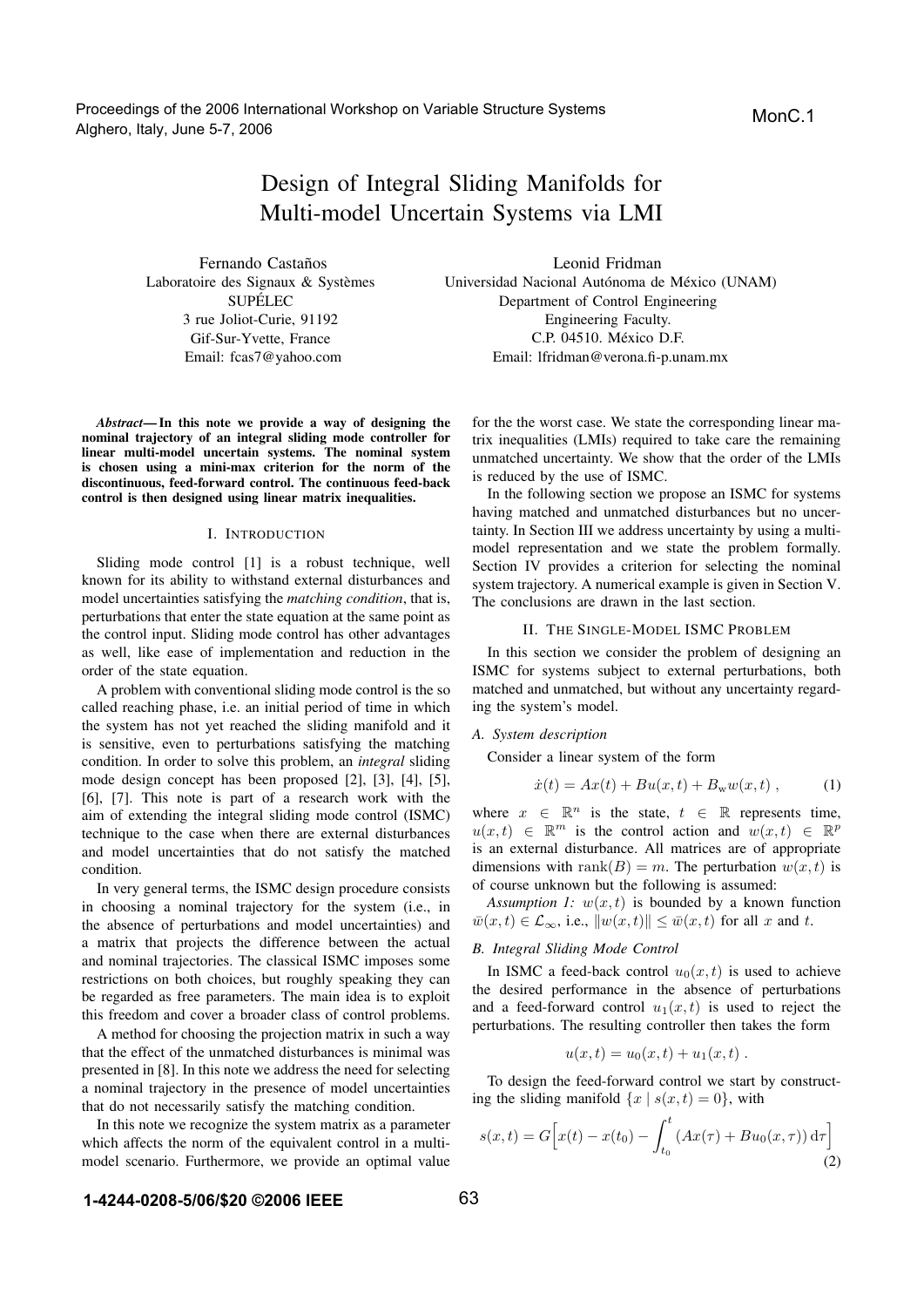and rank(GB) = m. Then we select a gain  $\rho(x, t)$ , high enough such that the control

$$
u_1(x,t) = -\rho(x,t) \frac{(GB)^{\top} s(x,t)}{\|(GB)^{\top} s(x,t)\|}
$$
(3)

enforces a sliding motion. Note that roughly speaking, the ISMC problem is that of selecting: G, the feed-back control  $u_0(x, t)$  and the gain  $\rho(x, t)$ .

How to choose  $G$  becomes clear by first projecting the perturbation into the matched and unmatched spaces and then analyzing the system's dynamics at the sliding manifold. Consider the identity

$$
I_n \equiv BB^+ + B^\perp B^{\perp +} \,,\tag{4}
$$

where  $B^+$  is understood as the left inverse of B, that is,  $B^+ \triangleq (B^{\top}B)^{-1}B^{\top}$  and the columns of  $B^{\perp} \in \mathbb{R}^{n \times (n-m)}$ span the null space of  $B^{\top}$ . Identity (4) allows us to write the perturbation as

$$
B_{\rm w}w = BB^+B_{\rm w}w + B^\perp B^{\perp+}B_{\rm w}w ,
$$

so we can apply the equivalent control method as follows

$$
\dot{s} = G [Ax + B(u_0 + u_1) + BB^+ B_w w ++ B^{\perp} B^{\perp +} B_w w - Ax - Bu_0] = GB(u_1 + B^+ B_w w) + GB^{\perp} B^{\perp +} B_w w u_{\text{eq}} = -B^+ B_w w - (GB)^{-1} GB^{\perp} B^{\perp +} B_w w .
$$

By substituting  $u_{\text{eq}}$  into the original system (1) we obtain

$$
\dot{x} = Ax + Bu_0 + [I - B(GB)^{-1}G] B^{\perp} B^{\perp} + B_{\rm w} w .
$$
 (5)

*Remark 1:* In [8] it is shown that setting  $G = B^+$  guaranties that the euclidean norm of the residual perturbation

$$
\left| \left[ I - B(GB)^{-1}G \right] B^{\perp} B^{\perp+} B_{\rm w} w \right| ,
$$

will be minimal. Moreover, since  $B^+B^{\perp} = 0$  the residual perturbation becomes  $B^{\perp}B^{\perp}+B_{\rm w}w$ , i.e. the unmatched perturbation  $B^{\perp}B^{\perp}+B_{\rm w}w$  is left unchanged. This means that the unmatched perturbation can not be compensated via the feed-forward control  $u_1$ : any attempt to compensate it would only result in amplification. The choice  $G = B^+$  has other advantages as well:

- the gain satisfying the sliding condition  $\dot{s}s < 0$  can be set as  $\rho > ||B^+B_w w||$ ,
- the feed-forward control (3) is simplified to

$$
u_1(x,t) = -\rho \frac{s}{\|s\|}.
$$

With Remark 1 in mind, we can see that the ISMC problem reduces to that of finding the feed-back control law  $u_0$ .

#### III. MULTI-MODEL ISMC PROBLEM

We consider again system (1) but we assume that the only information we have about matrix  $A$ , is that it is contained in the polytope

$$
A \in \mathcal{A} = \text{Co}\{A_i\}, \quad i \in \mathcal{I}, \quad \# \mathcal{I} = N , \tag{6}
$$

where the symbol # denotes the number of elements in a set and the operator  $Co\{\cdot\}$  denotes convex closure, i.e.

$$
Co{Ai} = \left\{\sum_{i=1}^{N} \alpha_i A_i \mid \alpha_i \ge 0, \sum_{i=1}^{N} \alpha_i = 1\right\}.
$$

This representation can be used, for example, to include the case of uncertain and/or time-varying parameters.

Notice that the sliding variable defined in (2) depends on A, and since it's precise value is unknown, we need to replace it by a nominal one

$$
s(x,t) = B^{+} \Big[ x(t) - x(t_0) - \int_{t_0}^t (A_n x(\tau) + B u_0(x,\tau)) d\tau \Big] .
$$

By applying again the equivalent control method together with (4) we obtain

$$
u_{\text{eq}} = -B^+B_{\text{w}}w - B^+(A - A_{\text{n}})x.
$$

Substitution of  $u_{eq}$  into (1) yields

$$
\dot{x} = Ax + B[u_0 - B^+(A - A_n)x] + B^{\perp}B^{\perp} + B_{\rm w}w \ , \tag{7}
$$

which, can be written as

$$
\dot{x} = A_{\text{eq}}x + Bu_0 + B_{\text{w eq}}w,
$$

where

$$
A_{\text{eq}} \triangleq B^{\perp}B^{\perp+}A + BB^+A_n \quad \text{and} \quad B_{\text{w eq}} \triangleq B^{\perp}B^{\perp+}B_{\text{w}}.
$$

*Remark 2:* The matrix  $B^{\perp}B^{\perp+}$  is a projection operator whose range is a subspace of dimension  $n \times (n - m)$ . As a consequence, the resulting polytope  $A_{eq}$  has a number of vertexes less than or equal to that of the original one:

$$
\mathcal{A}_{\text{eq}} = \text{Co}\{B^{\perp}B^{\perp+}A_i + BB^{\perp}A_n\}, \quad i \in \mathcal{I}_{\text{eq}} \subseteq \mathcal{I}.
$$

#### *A. Problem Statement*

In this note we restrict the class of polytopes to those describing affine parameter dependent models:

*Assumption 2:* The polytope A is of the form

$$
A \in \mathcal{A} = \left\{ A(p) \mid A(p) = A_0 + \sum_{i=1}^{L} p_i A_i, \ p_i \in [\underline{p}_i, \bar{p}_i] \right\}.
$$

Notice the new polytope can be easily expressed like (6) by setting 
$$
N = 2^L
$$
.

Since the gain now has to mayor the norm of  $B^+B_ww$  +  $B^+(A - A_n)x$  and this term appears also in the equivalent control, we propose to minimize  $||A - A_n||$  for the worst case scenario:

*Problem 1:* Find  $A_n^*$  such that

$$
A_n^* = \arg\min_{A_n \in \mathbb{R}^{n \times n}} \max_{A \in \mathcal{A}} \|A - A_n\|.
$$
 (8)

#### IV. MAIN RESULTS

We proceed now to determine the nominal matrix and to calculate the feed-back control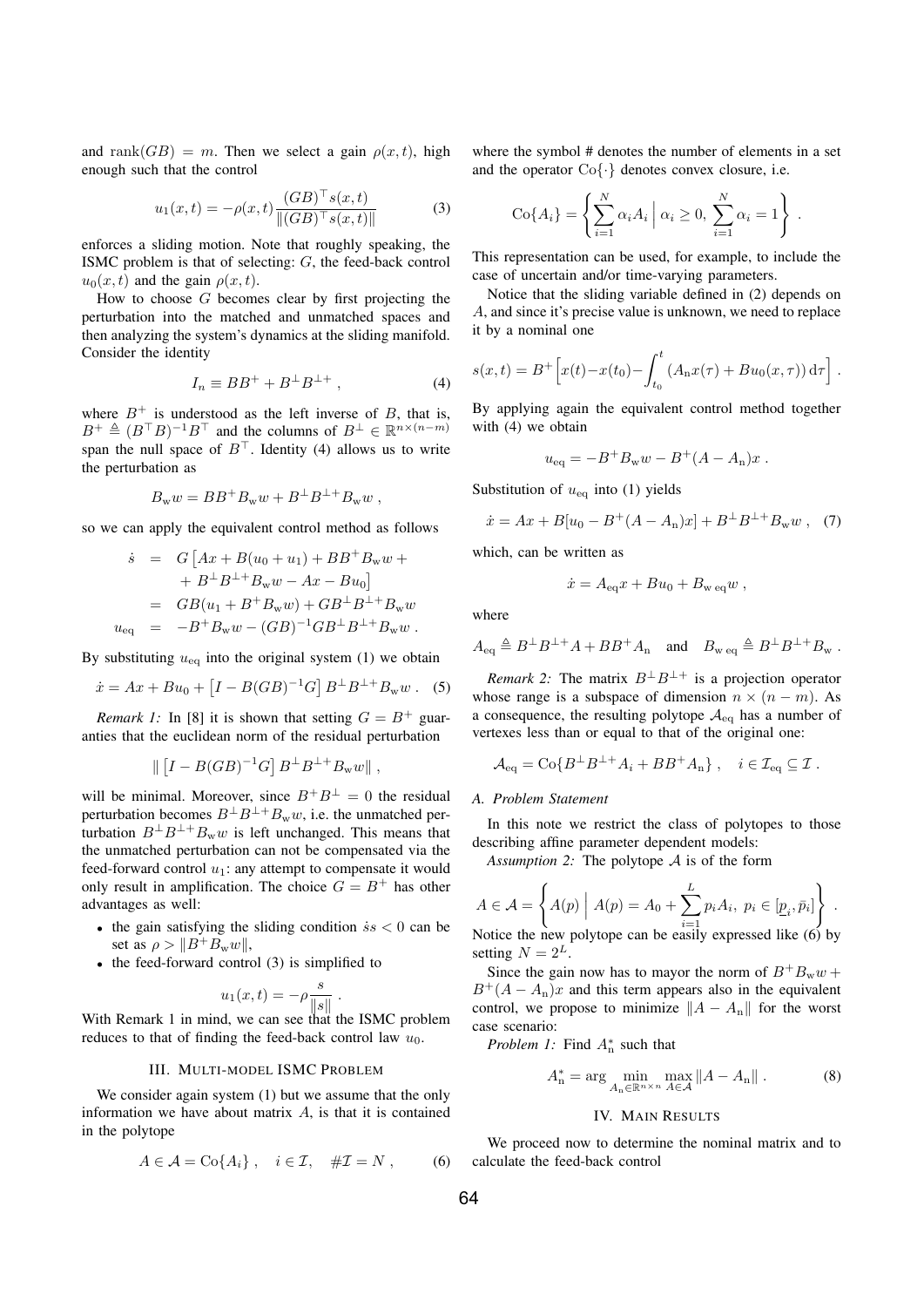## *A. Selection of the Nominal System*

In order to solve the mini-max problem we start with the simplest case.

*Lemma 1:* The solution to the scalar, two point version of (8) is given by the average value of both points, i.e

$$
p_n^* \triangleq \arg\min_{p_n \in \mathbb{R}} \max_{p \in [p, \bar{p}]} |p - p_n| = \frac{\bar{p} + \underline{p}}{2}
$$
  
*Proof:* Consider the function

$$
h_0(\alpha, p_n) = |\alpha \underline{p} + (1 - \alpha)\overline{p} - p_n|, \quad \alpha \in [0, 1]
$$
  
= 
$$
\left| \left( \frac{1}{2} - \alpha \right) (\overline{p} - \underline{p}) + \frac{\overline{p} + \underline{p}}{2} - p_n \right|
$$

and notice that for each  $p_n$ , it's image is equal to the image of  $|p-p_n|$  when p varies in  $[\bar{p}, p]$ . Consider now the mayorant function

$$
h_1(\alpha, p_n) = \left|\frac{1}{2} - \alpha\right| |\bar{p} - \underline{p}| + \left|\frac{\bar{p} + \underline{p}}{2} - p_n\right|.
$$

The maximum of  $h_1(\alpha, p_n)$  with respect to  $\alpha$  is given by

$$
\bar{h}_1(p_n) \triangleq \max_{\alpha \in [0,1]} h_1(\alpha, p_n) = \left| \frac{\bar{p} - \underline{p}}{2} \right| + \left| \frac{\bar{p} + \underline{p}}{2} - p_n \right|.
$$

Define  $p_c \triangleq (\bar{p} + p)/2$  and notice that

$$
\bar{h}_1(p_n) = |\bar{p} - p_c| + |p_c - p_n| = |\underline{p} - p_c| + |p_c - p_n|.
$$

Since  $p_c \in [p, \bar{p}] \subset [p, p_n] \cup [p_n, \bar{p}]$  we know that one of the following equalities hold:

$$
\bar{h}_1(p_n) = \begin{cases} |\bar{p} - p_n| \\ \text{or} \\ |\underline{p} - p_n| \end{cases}
$$

.

Since for each  $p_n$  both possibilities are contained in the image of  $h_0(\alpha, p_n)$  and

$$
h_0(\alpha, p_n) \le h_1(\alpha, p_n) \quad \forall \ p_n , \quad \alpha \in [0, 1] ,
$$

we conclude that

$$
\max_{\alpha \in [0,1]} h_0(\alpha, p_{\mathbf{n}}) = \max_{\alpha \in [0,1]} h_1(\alpha, p_{\mathbf{n}}).
$$

Now it is easy to verify that

$$
\arg\min_{p_n\in\mathbb{R}}\left|\frac{\bar{p}-\underline{p}}{2}\right|+|p_{\rm c}-p_{\rm n}|=p_{\rm c}.
$$

We can now determine the nominal parameters for the optimal matrix.

*Proposition 1:* The parameter vector achieving the minimax criterion

$$
p_n^* \triangleq \arg\min_{p_n \in \mathbb{R}^L} \max_{A(p) \in \mathcal{A}} \|A(p) - A(p_n)\|,
$$

is given by  $p_n^* = \left(\frac{p}{T} + \bar{p}\right)/2$ , where  $\underline{p} = \left[\underline{p}_1 \cdots \underline{p}_L\right]^\top$  and  $\bar{p} = \begin{bmatrix} \bar{p}_1 & \cdots & \bar{p}_L \end{bmatrix}^\top.$ 

*Proof:* According to the definition of a matrix norm

$$
||(A(p) - A(p_n))|| = \sup_{||x|| \neq 0} \frac{||(A(p) - A(p_n))x||}{||x||},
$$

but  $(A(p) - A(p_n))x$  can be rewritten as

$$
(A(p) - A(p_n)) x = \sum_{i=1}^{L} \tilde{p}_i A_i x = \Lambda \begin{bmatrix} \tilde{p}_1 x \\ \vdots \\ \tilde{p}_L x \end{bmatrix} ,
$$

with

$$
\tilde{p} \triangleq p - p_n \quad \text{and} \quad \Lambda \triangleq [A_1 \quad \cdots \quad A_L] \enspace .
$$

Recall that

$$
\lambda_{\min}^{1/2}(\Lambda^{\top}\Lambda)\left\| \begin{bmatrix} \tilde{p}_1 x \\ \vdots \\ \tilde{p}_L x \end{bmatrix} \right\| \le \left\| \Lambda \begin{bmatrix} \tilde{p}_1 x \\ \vdots \\ \tilde{p}_L x \end{bmatrix} \right\| \le \lambda_{\max}^{1/2}(\Lambda^{\top}\Lambda)\left\| \begin{bmatrix} \tilde{p}_1 x \\ \vdots \\ \tilde{p}_L x \end{bmatrix} \right\| \tag{9}
$$

and since

$$
\left\| \begin{bmatrix} \tilde{p}_1 x \\ \vdots \\ \tilde{p}_L x \end{bmatrix} \right\| = \|\tilde{p}\| \|x\|,
$$

we conclude that  $||(A(p) - A(p_n))|| = ||A|| ||\tilde{p}||$ . The latter means that

$$
p_n^* = \arg\min_{p_n \in \mathbb{R}^L} \max_{p, p_i \in [p_i, \bar{p}_i]} \|\Lambda\| \|\tilde{p}\|
$$
  
= 
$$
\arg\min_{p_n \in \mathbb{R}^L} \max_{p, p_i \in [p_i, \bar{p}_i]} \|\tilde{p}\|.
$$

Notice that the maximum is given by

$$
\max_{p, \ p_i \in [\underline{p}_i, \bar{p}_i]} \|\tilde{p}\| = \sum_{i=1}^L \max_{p_i \in [\underline{p}_i, \bar{p}_i]} |\tilde{p}_i| \ ,
$$

and the mini-max by

$$
p_n^* = \arg \min_{p_n \in \mathbb{R}^L} \max_{p, p_i \in [\underline{p}_i, \bar{p}_i]} |\tilde{p}|
$$
  
= 
$$
\sum_{i=1}^L \arg \min_{p_i} \max_{p_i \in [\underline{p}_i, \bar{p}_i]} |p_i - p_{ni}|.
$$

Application of Lemma 1 completes the proof. It is clear that the matrix  $A_n^*$  must be inside the polytope A, so we set  $A_n^* = A(p^*)$ .

## *B. Calculation of the Feed-back Control*

To calculate the feed-back control we rely on LMI based design techniques. An LMI has the form

$$
F(y) \triangleq F_0 + \sum_{i=1}^{l} y_i F_i > 0 , \qquad (10)
$$

where  $y \in \mathbb{R}^l$  is the variable and the symmetric matrices  $F_i = F_i^{\top} \in \mathbb{R}^{n \times n}$  are given. A useful property of LMIs is that the solution set  $\{y \mid F(y) > 0\}$  is convex. As explained in [9], convexity allows to solve optimization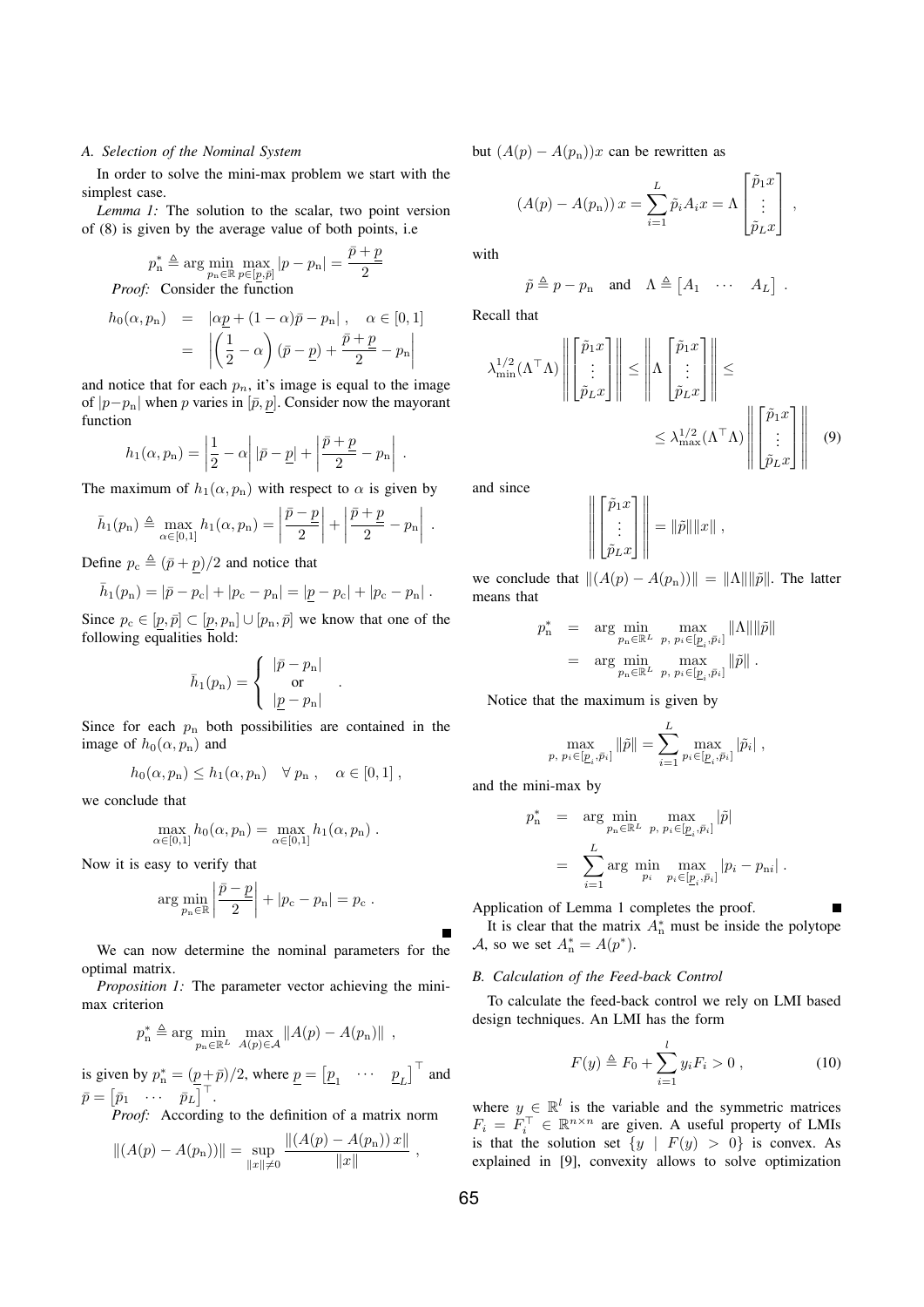problems numerically in a very efficient way. Another advantage is the possibility to cast multiple LMIs, e.g.  $F^{(1)}y$  $0, \ldots, F^{(p)}y > 0$ , as a single one:

diag 
$$
(F^{(1)}y, \ldots, F^{(p)}y) > 0
$$
.

It may seem that the requisite of having a linear inequality greatly restricts the number of problems that can be approached. To show that this is not the case, consider the quadratic matrix inequality

$$
A^{\top}P + PA + PBR^{-1}B^{\top}P + Q < 0 \;,
$$

where  $A, B, Q = Q^{\top}, R = R^{\top} > 0$  are given and  $P = P^{\top}$ is the variable. It can also be expressed as the LMI

$$
\begin{bmatrix} -A^\top P - PA - Q & PB \\ B^\top P & R \end{bmatrix} > 0,
$$

which could be written in the form of (10) if desired.

Since several LMIs can be represented as a single one, it is easy to combine several performance criteria and solve the control problem using the same framework. Another strength of the LMI framework is that the multi-model scenario fits naturally.

To calculate the feed-back control law we propose a slightly modified version of the now classical LMI's leading to  $H_2$  and  $H_{\infty}$  controllers. To simplify notation let's write the vertexes of the resulting polytope as  $A_{eq i} \triangleq$  $B^{\perp}B^{\perp+}A_i + BB^{\perp}A_n$ , so that

$$
\mathcal{A}_{\text{eq}} = \text{Co}\{A_{\text{eq }i}\}, \quad i \in \mathcal{I}_{\text{eq}}.
$$

If we define a performance index  $z = Cx + Du_0$ , where C and  $D$  are free designer parameters, then according to  $[10]$ and the previous analysis, minimizing the  $\mathcal{H}_{\infty}$  norm of the transfer matrix  $T_{zw}$  going from w to z in the worst case scenario, is equivalent to the problem described in  $(11)^1$ . Minimizing the  $\mathcal{H}_2$  norm of  $T_{zw}$  is equivalent to problem (12) and can be also found in [10]. In both cases the control gain is given by  $K = Y X^{-1}$ . Of course, both performance criteria could be mixed if desired. Note that since  $\# \mathcal{I}_{eq} \leq \# \mathcal{I}$ , the order of the LMI optimization problem can be greatly reduced.

## V. NUMERICAL EXAMPLE

Consider the following multi-model LTI system:

$$
\begin{bmatrix} \dot{x}_1 \\ \dot{x}_2 \end{bmatrix} = \begin{bmatrix} 0 & a_1 \\ 2 & a_2 \end{bmatrix} \begin{bmatrix} x_1 \\ x_2 \end{bmatrix} + \begin{bmatrix} 0 \\ 1 \end{bmatrix} (u + w(x, t)),
$$

where

$$
a_1 \in [0.8, 1.2], \quad a_2 \in [0, 3]
$$

and the objective is to minimize the  $\mathcal{H}_2$  norm of  $T_{zw}$ . We can write A as

$$
A = \begin{bmatrix} 0 & 0 \\ 2 & 0 \end{bmatrix} + a_1 \begin{bmatrix} 0 & 1 \\ 0 & 0 \end{bmatrix} + a_2 \begin{bmatrix} 0 & 0 \\ 0 & 1 \end{bmatrix}.
$$

<sup>1</sup>This LMI results from the real-bounded lemma, Schur's lemma and a change of variables.



Fig. 1. Performance of the three controllers for the four different vertexes of the polytope. On the left, the LMI controller. On the center and right the LMI plus ISM controller, with  $A_n \neq A_n^*$  and  $A_n = A_n^*$  respectively.

With the LMI technique alone we obtain an optimal guarantied performance of  $||T_{zw}||_2 = 9.66$ . When ISMC is applied, the sliding dynamics are given by

$$
A_n^* = \begin{bmatrix} 0 & 1 \\ 2 & 1.5 \end{bmatrix} \quad \text{and} \quad A_{\text{eq}} = \begin{bmatrix} 0 & 0 \\ 2 & 1.5 \end{bmatrix} + a_1 \begin{bmatrix} 0 & 1 \\ 0 & 0 \end{bmatrix} \,,
$$

where we can see that the polytope now contains two vertexes instead of four. Application of the LMI technique to the new system yields  $||T_{zw}||_2 = 4.20$ .

# *A. Simulation Results*

Three simulations were performed: the first one using the LMI technique alone; the second one using the combination LMI plus ISMC, with an  $A_n \neq A_n^*$ 

$$
A_{\mathbf{n}} = \begin{bmatrix} 0 & 0 \\ 2 & 0 \end{bmatrix} ;
$$

and the last one with  $A_n = A_n^*$ . Compensation of matched perturbations has been extensively simulated in the literature so we set  $w(x, t) = 0$ , this is to highlight the issues concerning the multi-model scenario. We defined

$$
C = \begin{bmatrix} 2 & 0 \\ 0 & 2 \\ 0 & 0 \end{bmatrix} \quad \text{and} \quad D = \begin{bmatrix} 0 \\ 0 \\ 1 \end{bmatrix}.
$$

The initial conditions were set as  $x_1 = 0.5$  and  $x_2 = 1$  in all simulations. Figure 1 contains a plot of the performance

$$
||z'||_{\mathcal{L}2}^2 = \int_0^t (||Cx(\tau)||^2 + u^2(\tau)) d\tau
$$

for all the vertexes of the original polytope. Note that we have used  $z' = Cx + Du$  instead of  $z = Cx + Du_0$ , that is, we have included the cost of the equivalent control  $u_1$ . This is in order to establish a fair comparison between the different controllers. This also explains the fact that we have four different responses in the case of the ISMC, not just two.